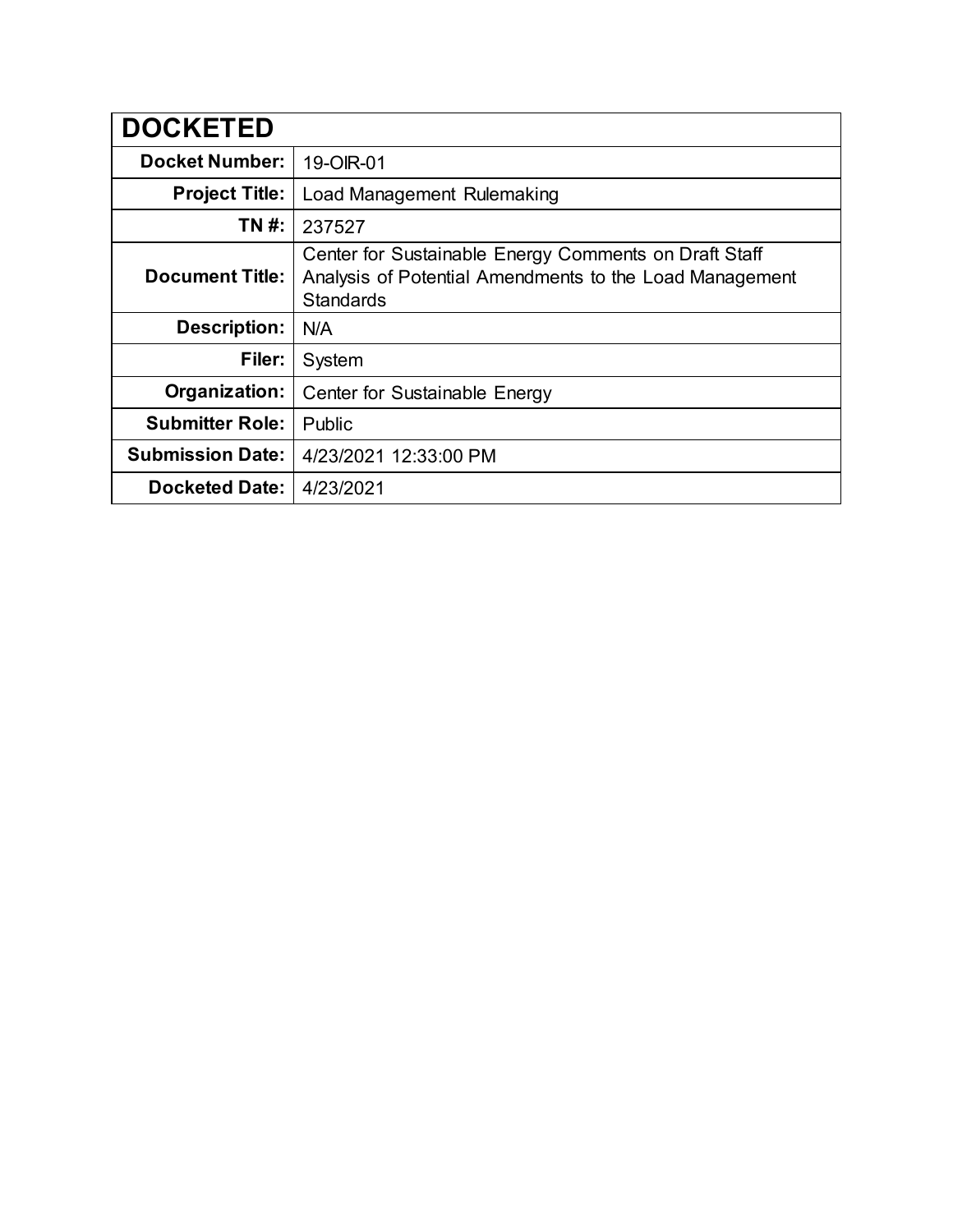Comment Received From: Center for Sustainable Energy Submitted On: 4/23/2021 Docket Number: 19-OIR-01

# Center for Sustainable Energy Comments on Draft Staff Analysis of Potential Amendments to the Load Management Standards

Additional submitted attachment is included below.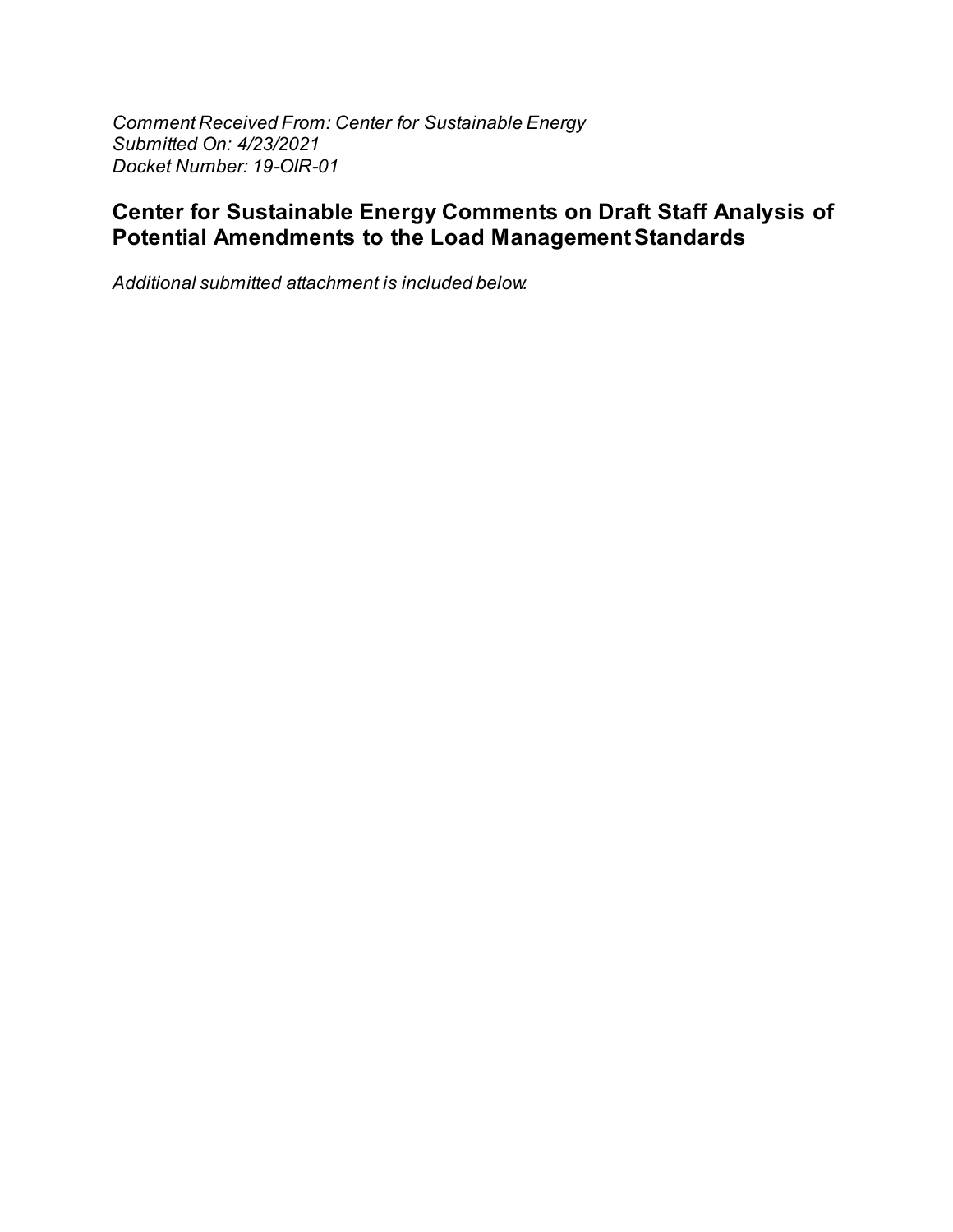

April 23, 2021

California Energy Commission Docket Unit, MS‐4 Re: Docket 19‐OIR‐01 1516 Ninth Street Sacramento, CA 95814‐5512

## Re: Docket No. 19-OIR-01 - Comments of Center for Sustainable Energy® regarding the Draft Staff **Analysis of Potential Amendments to the Load Management Standards**

## **I. INTRODUCTION**

Center for Sustainable Energy® (CSE) appreciates the opportunity to comment on the Draft Staff Analysis of Potential Amendments to the Load Management Standards. CSE is a 25‐year‐old national nonprofit driven by one simple mission – decarbonize. We provide program administration, technical assistance, and policy advisement, and serve as a trusted and objective resource helping government agencies implement successful sustainable energy programs. Through our commitment to supporting the State's clean transportation and energy goals, we understand the increasing importance of load management strategies as California moves towards a carbon‐free economy.

CSE applauds the California Energy Commission's (Energy Commission) efforts in developing a foundation for a customer‐centric load management system through automation tools coupled with price and greenhouse gas (GHG) emissions signals. We agree with Energy Commission Staff's (Staff) assertion that the proposed amendments to the Load Management Standards will enable mass‐market end‐use automation by streamlining rate information and access to transition the State to a more dynamic load management paradigm driven by customers. In addition to our overall support of the Draft Staff Analysis, CSE is pleased to offer the following comments.

## **II. SUPPORT USE OF SGIP GHG EMISSIONS SIGNAL**

CSE is very pleased with Staff's recommendation to utilize the marginal GHG emissions signal developed and adopted within the California Public Utilities Commission's (CPUC) Rulemaking 12‐11‐005 to inform the Self Generation Incentive Program (SGIP).<sup>1</sup> As the State continues to take actions toward meeting its ambitious climate goals through the increased use of renewable resources to power the grid and electrification of the transportation and building sectors, load management strategies will be essential for maintaining affordable, reliable energy, as well as enabling customers to use electricity when the grid is cleanest. As such, CSE believes any load management strategy should be informed by a GHG

<sup>&</sup>lt;sup>1</sup> California Public Utilities Commission, Decision 19-08-001, August 1, 2019. http://docs.cpuc.ca.gov/PublishedDocs/Published/G000/M310/K260/310260347.PDF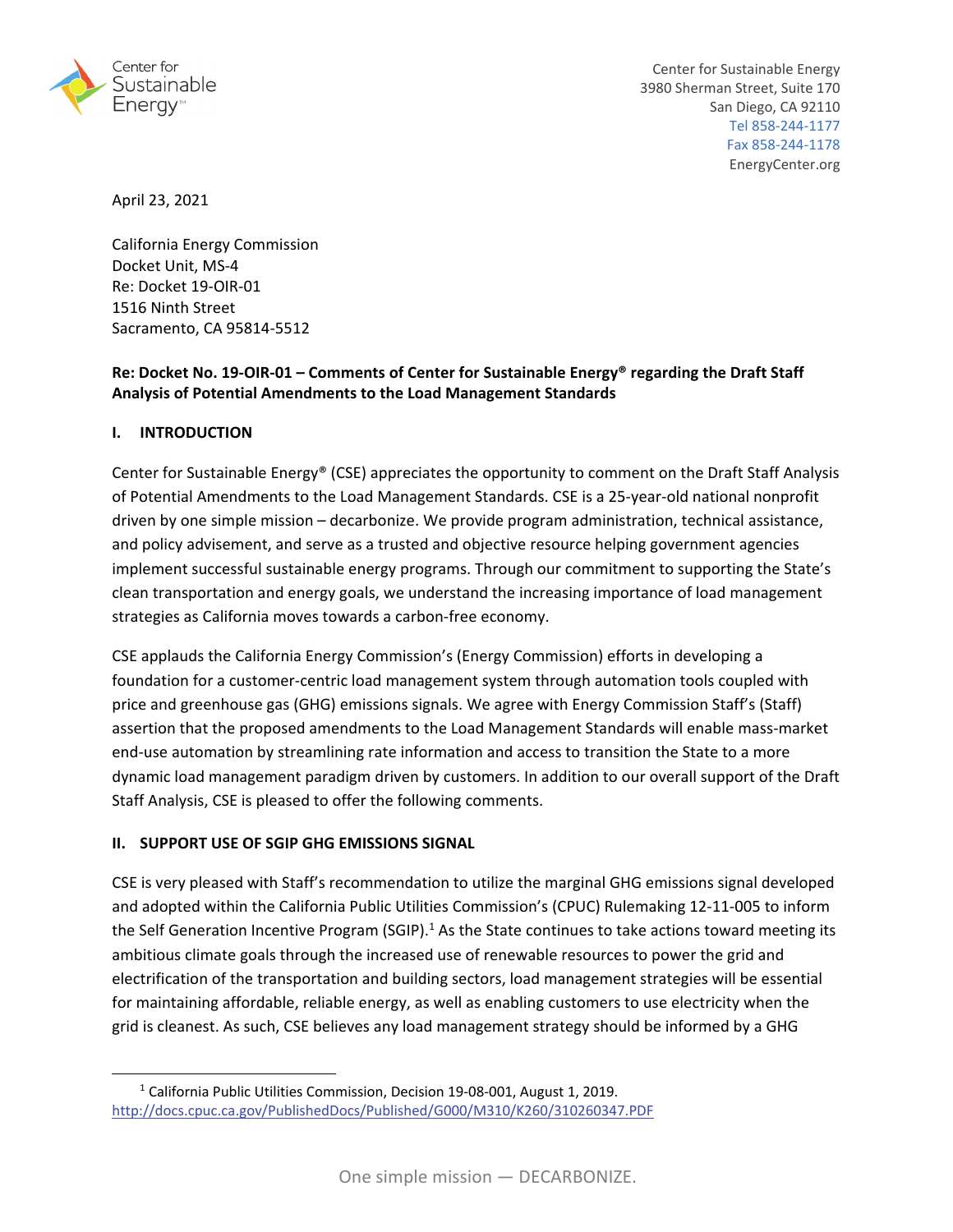Center for Sustainable Energy Page 2 April 23, 2021

emissions signal to encourage alignment of energy use with climate goals. We strongly support leveraging the stakeholder process that developed the GHG emissions signal for SGIP to expand its use for other flexible load technologies. Moreover, as noted during the Energy Commission workshop on April 12, 2021, making use of the existing SGIP GHG emissions signal will allow third parties to more quickly begin taking advantage of the MIDAS Rate Database prior to other price signals being developed.

### **III. ENCOURAGE STRONG PRICE DIFFERENTIALS AND MID‐DAY USE IN RATE DEVELOPMENT**

CSE strongly supports the development of locational rates that change at least hourly to reflect marginal wholesale costs and GHG emissions. Gleaning insights from our engagement in the Electric Program Investment Charge (EPIC) funded Smart Home Study (EPC‐15‐048), modeling indicates that dynamic real‐time pricing can result in added grid and customer benefits when compared to block Time‐Of‐Use (TOU) rates.<sup>2</sup> The evaluation found that the dynamic day-ahead signal may be more beneficial for certain end-uses, such as electric vehicle (EV) charging, than the available TOU price signals, which did not encourage customers to increase electricity consumption during the middle of the day when excess electricity generated from solar or other renewable sources may be available.<sup>3</sup>

In addition, results indicated that strong price differentials are needed within all seasons to ensure desired load shifting behaviors occur year‐round. As such, we encourage the Energy Commission to work closely with load serving entities to help inform rate development to optimize benefits through price differentials that sufficiently and fairly compensate customers to encourage participation in automated load management. The study also suggests that the Energy Commission should consider the impacts of negative pricing events on load management strategies. In particular, the research showed that while compensation from negative prices in the wholesale market by themselves do not offer a strong economic signal for behind‐the‐meter customers to participate in the California Independent System Operator's (CAISO) proposed proxy demand, $4$  supportive utility rates could build load during these hours and consequently reduce emissions.

During the Energy Commission workshop on April 12, 2021, interested parties also noted that some end‐ uses, such as EV fleet charging and agricultural irrigation pumps, may benefit from prices being published ahead of time to schedule operations several days in advance. CSE agrees that the Energy

<sup>2</sup> EPC‐15‐048: Assessment of Tariffs ‐ Balancing Renewable Energy Integration and Utility Costs Using an Innovative Residential Tariff Structure and a Wholesale Market Mechanism, Final Tariff Assessment Report https://energycenter.org/sites/default/files/docs/cse/CSE\_RDERMS\_Final\_Tariff\_Assessment\_Report\_2020.pdf

<sup>3</sup> EPC‐15‐048: Residential Intelligent Energy Management Solution to Enable Integration of Distributed Energy Resources, Final Project Report. https://ww2.energy.ca.gov/2020publications/CEC‐500‐2020‐057/CEC‐500‐2020‐ 057.pdf

<sup>4</sup> California Independent System Operator, Energy Storage and Distributed Energy Resources Phase 3 Draft Final Proposal, July 11, 2018. http://www.caiso.com/Documents/DraftFinalProposal-EnergyStorage-DistributedEnergyResourcesPhase3.pdf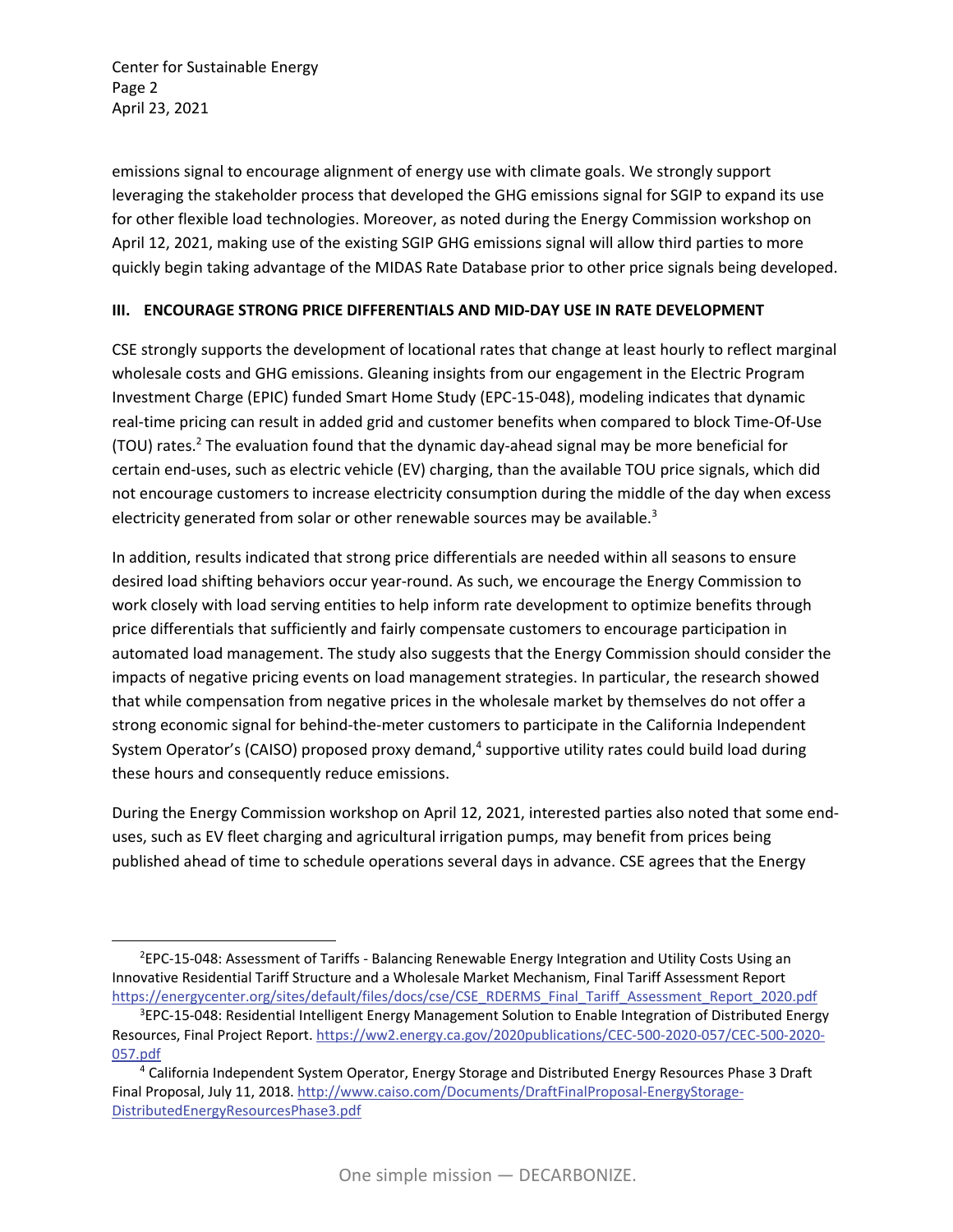Center for Sustainable Energy Page 3 April 23, 2021

Commission should consider how dynamic automated rate structures may work differently for various end‐uses.

### **IV. CONTINUE CONSIDERATION OF EQUITY THROUGHOUT RECOMMENDATIONS**

CSE encourages the Energy Commission to continue to approach this proceeding using an equity lens. While the proposed recommendations are intended to be voluntary rates and tools that customers can take advantage of to reduce their energy bills and environmental impacts, we encourage further analysis on how low-income and hard-to-reach customers can specifically access and benefit from this new paradigm. This will also need to be explored in the context of the California Alternate Rates for Energy (CARE) and Family Electric Rate Assistance (FERA) programs. In addition, CSE was pleased to learn the Energy Commission was exploring options to transmit automated signals using FM radio frequencies as a way to ensure customers without the necessary broadband access could participate in automated load management. It was noted during the Energy Commission workshop on April 12, 2021 that this option is still being considered; however, it is part of the Energy Commission's longer‐term vision for load flexibility and unlikely to be included in this version of the Load Management Standards. We urge the Energy Commission to continue to explore this option to help provide equitable access to new tools and rates for automated load management. At a minimum, we recommend Staff explicitly note that this is under consideration within the Staff Analysis and provide additional context on relevant barriers and opportunities.

Lastly, while outside the scope of this Rulemaking, we agree with Staff that free or rebated automation technologies that respond to the MIDAS signals may be more appropriate for encouraging load management than the current financial incentive paradigm. As such, we encourage the Energy Commission to work with the CPUC and other interested parties to facilitate the deployment of devices that can take advantage of automated signals, especially among low‐income customers and disadvantaged communities. Moreover, through our involvement with the EPIC‐funded California Advanced Lighting Controls Training Program‐Automated Demand Response project (EPC‐15‐010), CSE found that small‐ and medium‐sized businesses and residents located in disadvantaged communities may require tailored solutions to address barriers to adoption of load management technologies and advanced controls specific to these market segments.

## **V. EMPHASIZE THE IMPORTANCE OF CUSTOMER EDUCATION**

Raising consumer awareness and understanding of load management opportunities is critical to a system that is built on voluntary participation and response to signals. As such, CSE is pleased that one of the four core recommendations within the Staff Analysis involves customer education and encouragement of automation. While we agree that the utilities and Community Choice Aggregators (CCAs) are best positioned to integrate information about new rates into their existing customer education and outreach efforts, we encourage the Energy Commission to provide additional educational